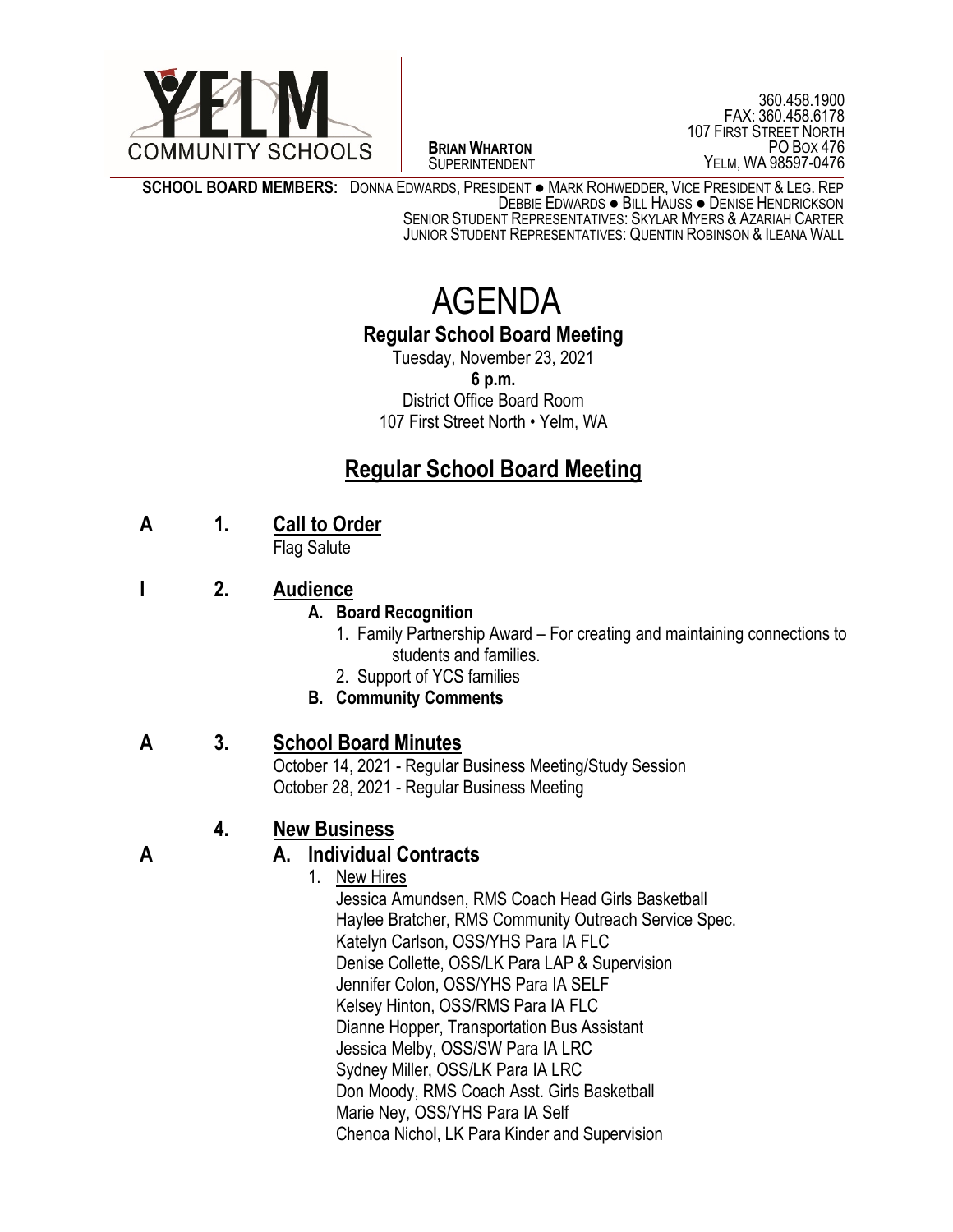|   |    |                                                 | Jason Owen, Facilities/PR Custodian                                            |                                                                |                |
|---|----|-------------------------------------------------|--------------------------------------------------------------------------------|----------------------------------------------------------------|----------------|
|   |    |                                                 | Kelcey Rhodes, RMS Para IA Intervention<br>Mary Roden, Facilities/LK Custodian |                                                                |                |
|   |    |                                                 | Megan Watson, YHS Graduation Spec.                                             |                                                                |                |
|   |    |                                                 |                                                                                | Sasha Weber, OSS/YMS Para IA Student Specific                  |                |
|   |    |                                                 |                                                                                | Bradley Williams, RMS Para NIA Supervision 4 hr.               |                |
|   |    |                                                 | 2. Leave of Absence                                                            |                                                                |                |
|   |    |                                                 | No Report                                                                      |                                                                |                |
|   |    |                                                 | 3.<br>Resignations/Retirements/Terminations                                    |                                                                |                |
|   |    |                                                 |                                                                                | Ashley Baker, YHS Coach Asst. Girls Basketball                 |                |
|   |    |                                                 | Rachel Husted, OSS/MP Para IA Preschool                                        |                                                                |                |
|   |    |                                                 | Patti Lovely, Transportation Bus Driver                                        |                                                                |                |
|   |    |                                                 |                                                                                | Aaron Peterson, Technology District Computer Tech              |                |
|   |    |                                                 | Braelynn Sodden, RMS Para IA Intervention                                      |                                                                |                |
|   |    |                                                 | Donald Woods, OSS/RMS Para IA CLC                                              |                                                                |                |
|   |    |                                                 | 4. Staffing Changes                                                            | Scott Brown, from Dispatcher to Bus Assistant                  |                |
|   |    |                                                 |                                                                                | Ashley Felan-Clark, from Food Service to YHS Health Room Asst. |                |
|   |    |                                                 |                                                                                | Sean Pollock, from YHS Para IA LRC to Teacher CTE YHS          |                |
|   |    |                                                 |                                                                                | Debra Rosell, from FS Custodian 4 hr. to FS Custodian 8 hr.    |                |
|   |    |                                                 | 5. Stipends/Supplemental Contracts                                             |                                                                |                |
| A |    |                                                 | <b>B.</b> Acceptance of Gifts<br><b>Donor</b>                                  |                                                                | <b>Amount</b>  |
| A |    | C.                                              | <b>Revised Facility Use Fee Schedule</b>                                       |                                                                |                |
| A |    | D.                                              | Resolution 02-21-22                                                            |                                                                |                |
|   |    |                                                 | Certification of 2022 Excess Property Taxes                                    |                                                                |                |
| Α |    | <b>Highly Capable Program Annual Audit</b><br>Е |                                                                                |                                                                |                |
| A | 5. |                                                 | <b>Vouchers and Payroll</b>                                                    |                                                                |                |
|   |    | A.                                              | <b>General Fund</b>                                                            | #70143213 - 70143431                                           | \$1,986,131.39 |
|   |    | В.                                              | <b>ASB Fund</b>                                                                | #70408646 - 70408695                                           | \$24,794.91    |
|   |    | C.                                              | <b>Capital Projects Fund</b>                                                   | #70501244 - 70501270                                           | \$6,310,492.82 |
|   |    | D.                                              | <b>ACH</b>                                                                     | #202200005-202200007                                           | \$6,444.14     |
|   |    | Е.                                              | October Payroll                                                                |                                                                | \$5,949,630.17 |
|   | 6. |                                                 | <b>Financial Reports</b>                                                       |                                                                |                |
|   | 7. |                                                 | <b>Graduate Yelm! Update</b>                                                   |                                                                |                |
|   | 8. |                                                 |                                                                                | <b>Yelm Middle School/Southworth/SSI Construction Update</b>   |                |
|   |    |                                                 |                                                                                |                                                                |                |